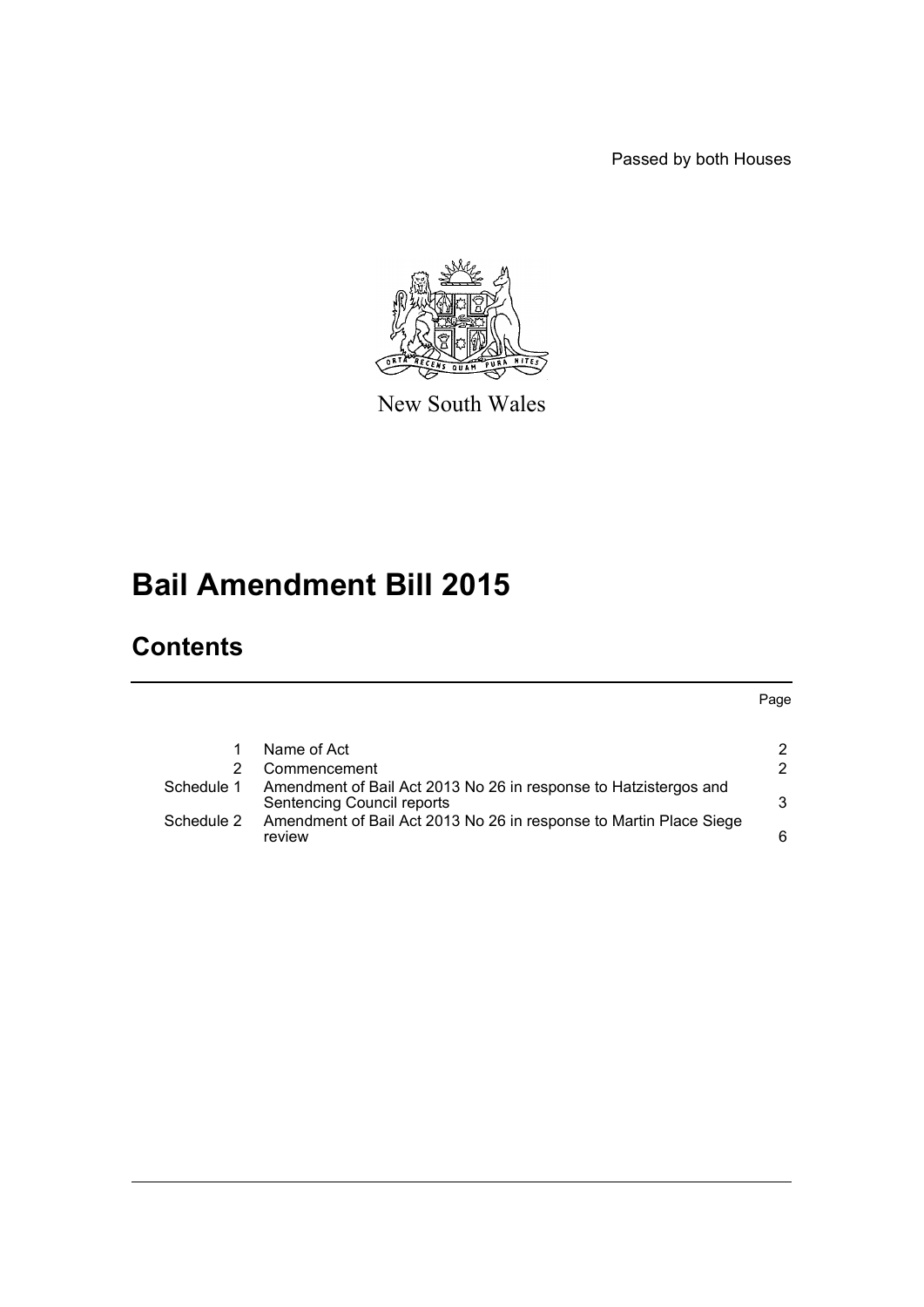*I certify that this public bill, which originated in the Legislative Assembly, has finally passed the Legislative Council and the Legislative Assembly of New South Wales.*

> *Clerk of the Legislative Assembly. Legislative Assembly, Sydney,* , 2015



New South Wales

## **Bail Amendment Bill 2015**

Act No , 2015

An Act to amend the *Bail Act 2013* to make further provision for bail decisions.

See also the *Terrorism (Police Powers) Amendment Act 2015*.

*I have examined this bill and find it to correspond in all respects with the bill as finally passed by both Houses.*

*Assistant Speaker of the Legislative Assembly.*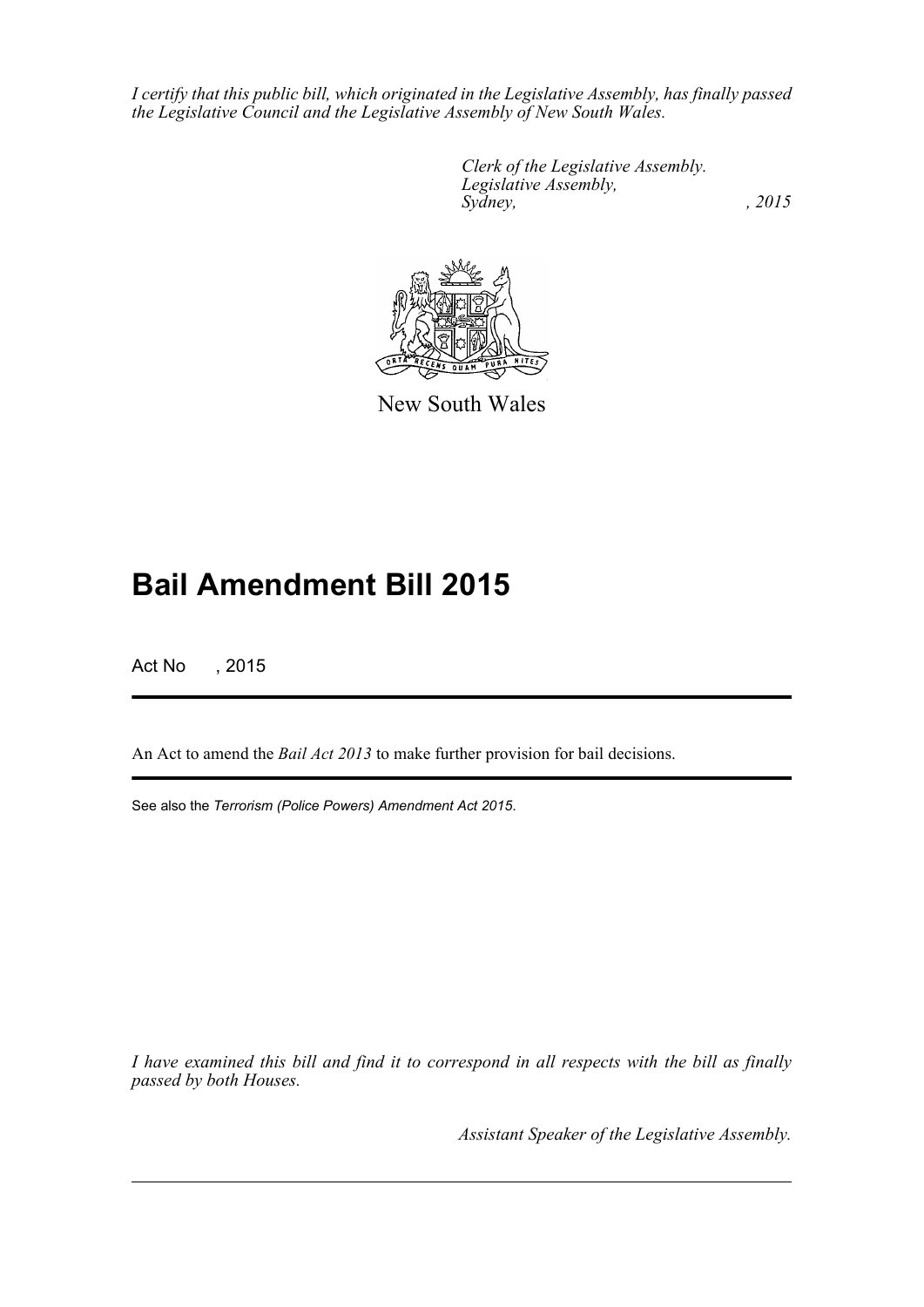### <span id="page-2-0"></span>**The Legislature of New South Wales enacts:**

#### **1 Name of Act**

This Act is the *Bail Amendment Act 2015*.

#### <span id="page-2-1"></span>**2 Commencement**

This Act commences on a day or days to be appointed by proclamation.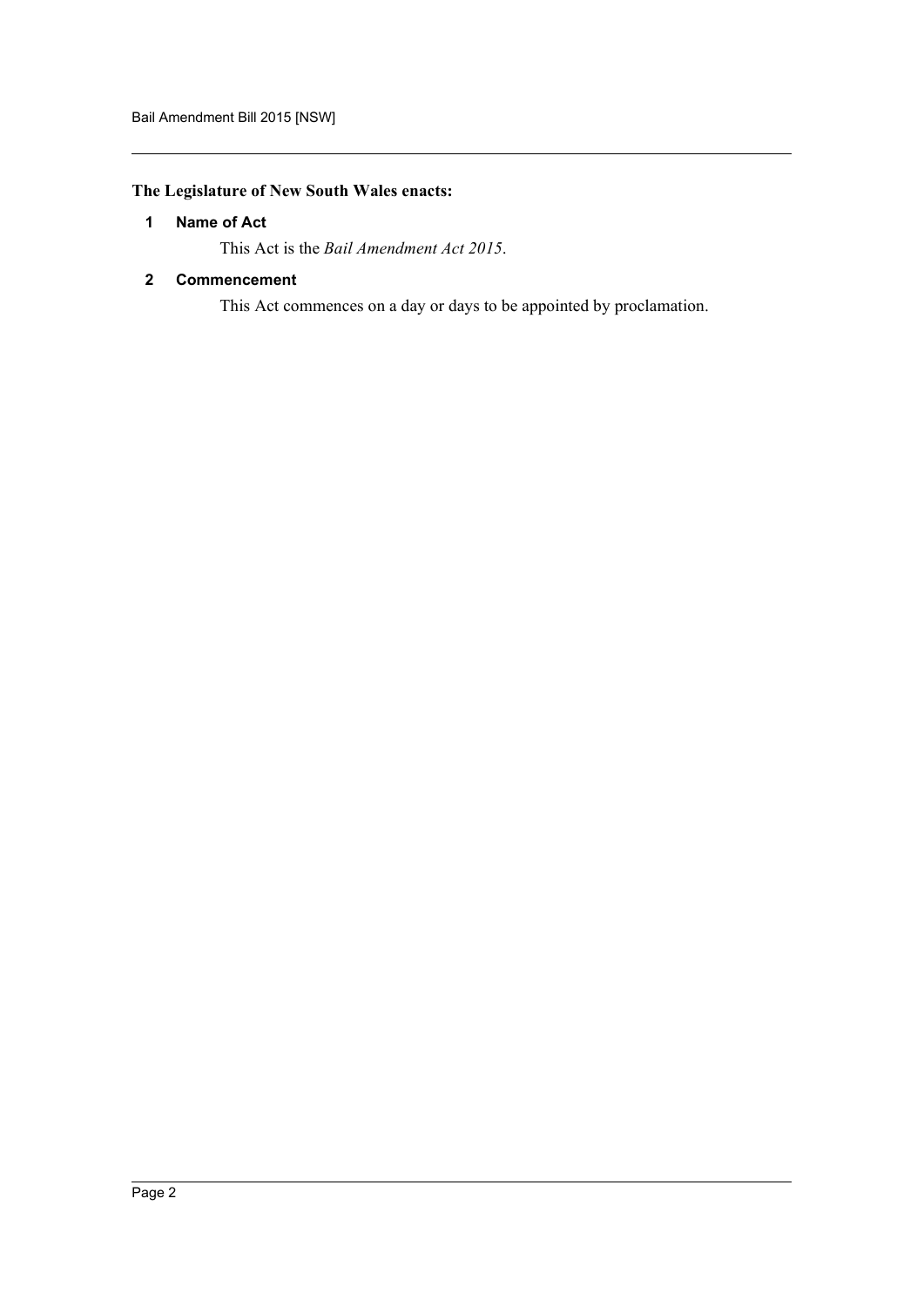## <span id="page-3-0"></span>**Schedule 1 Amendment of Bail Act 2013 No 26 in response to Hatzistergos and Sentencing Council reports**

#### **[1] Section 4 Definitions**

Insert in alphabetical order in section 4 (1):

*community service order* means a community service order under the *Crimes (Sentencing Procedure) Act 1999* or a children's community service order under the *Children (Community Service Orders) Act 1987*.

*non-association and place restriction order* means a non-association order or a place restriction order under section 17A (2) of the *Crimes (Sentencing Procedure) Act 1999* or section 33D (2) of the *Children (Criminal Proceedings) Act 1987*.

#### **[2] Section 16B Offences to which the show cause requirement applies**

Insert after section 16B (1) (k):

- (l) a serious indictable offence that is committed by an accused person while the person is the subject of a warrant authorising the arrest of the person issued under:
	- (i) this Act, or
	- (ii) Part 7 of the *Crimes (Administration of Sentences) Act 1999*.

#### **[3] Section 16B (3), definition of "serious personal violence offence"**

Omit the definition. Insert instead:

#### *serious personal violence offence* means:

- (a) an offence under Part 3 of the *Crimes Act 1900* that is punishable by imprisonment for a term of 14 years or more, or
- (b) an offence under a law of the Commonwealth, another State or Territory or any other jurisdiction that is similar to an offence under that Part.

#### **[4] Section 18 Matters to be considered as part of assessment**

Omit section 18 (1) (f). Insert instead:

- (f) whether the accused person has a history of compliance or non-compliance with any of the following:
	- (i) bail acknowledgments,
	- (ii) bail conditions,
	- (iii) apprehended violence orders,
	- (iv) parole orders,
	- (v) good behaviour bonds,
	- (vi) intensive correction orders,
	- (vii) home detention orders,
	- (viii) community service orders,
	- (ix) non-association and place restriction orders,

### **[5] Section 18 (1) (f1)**

Insert after section 18 (1) (f):

(f1) if the bail authority is making the assessment of bail concerns because the accused person has failed or was about to fail to comply with a bail acknowledgment or a bail condition, any warnings issued to the accused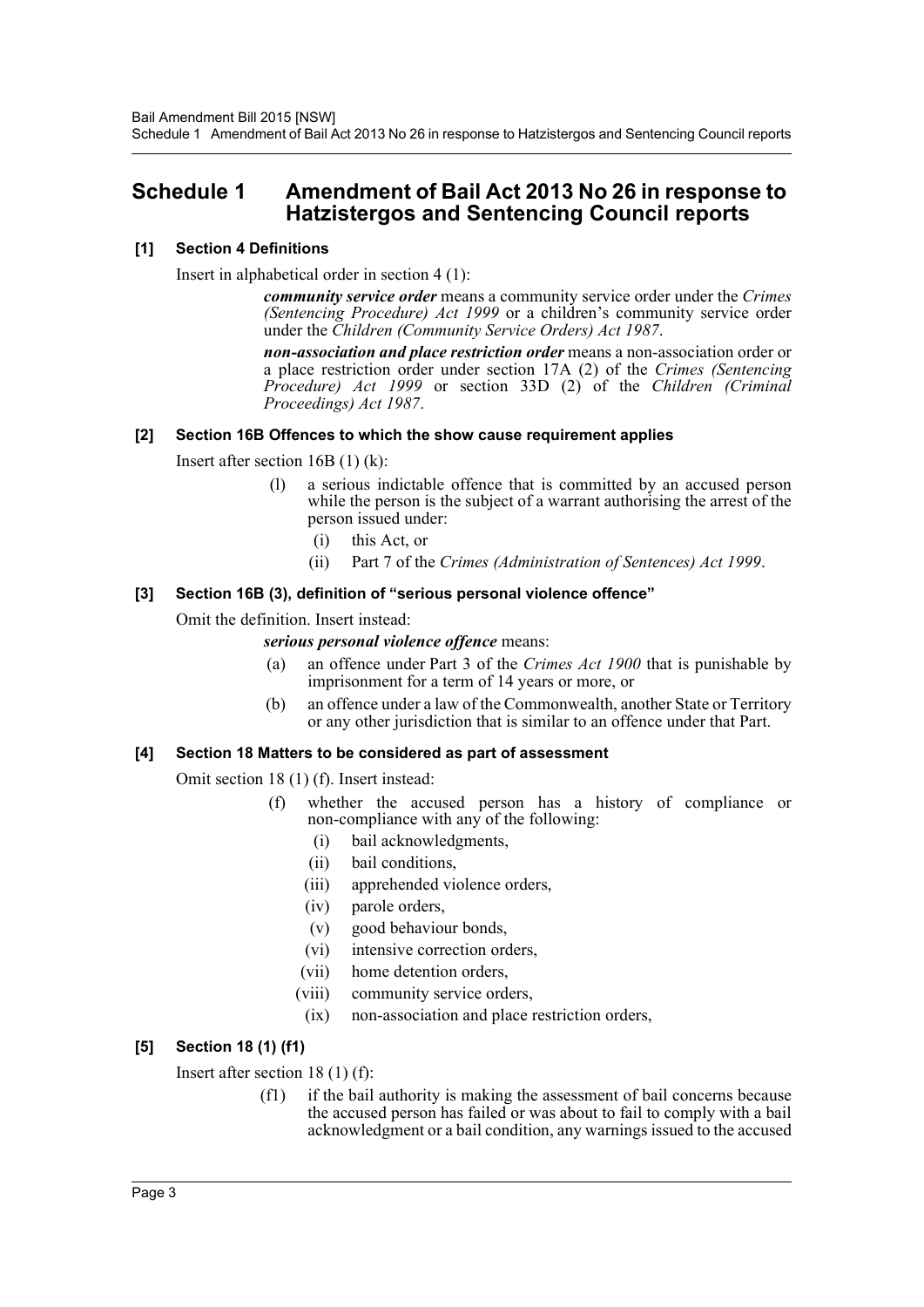person by police officers or bail authorities regarding non-compliance with bail acknowledgments or bail conditions,

#### **[6] Section 18 (1) (i1)**

Insert after section 18 (1) (i):

(i1) if the accused person has been convicted of the offence, but not yet sentenced, the likelihood of a custodial sentence being imposed,

#### **[7] Section 28 Bail condition can impose accommodation requirements**

Insert after section 28 (3) (a):

(a1) for the purpose of enabling the accused person to be admitted to a residential rehabilitation facility for treatment on the person's release on bail, or

#### **[8] Section 28, note**

Omit the note to the section. Insert instead:

**Note.** The court can also impose the following types of bail condition (conduct requirements):

- (a) requiring the accused person to reside at the relevant accommodation while at liberty on bail,
- (b) if the accommodation requirement is for the purpose of enabling the accused person to be admitted to a residential rehabilitation facility, requiring the accused person to be accompanied by a person specified by the court to that facility on release on bail.

#### **[9] Section 43 Police power to make bail decision**

Insert after section 43 (1):

- (1A) A police officer of or above the rank of sergeant at a hospital may make a bail decision for an offence if:
	- (a) the person accused of the offence is present at the hospital to receive treatment, and
	- (b) in the opinion of the police officer, it is not reasonable to take the person to a police station due to the person's incapacity or illness.

#### **[10] Section 47 Review of police decision by senior police officer**

Omit section 47 (7) and (8). Insert instead:

- (7) In this section, *senior police officer* means:
	- (a) in relation to a bail decision made by a police officer at a police station:
		- (i) a police officer at the police station who is senior to the police officer who made the bail decision, or
		- (ii) if no such police officer is available at the police station, any other police officer who is senior to the police officer who made the bail decision, or
	- (b) in relation to a bail decision made by a police officer at a hospital, subject to the regulations, any other police officer who is senior to the police officer who made the bail decision.

#### **[11] Section 78 Powers of bail authorities**

Insert after section 78 (1) (b):

**Note.** The power to vary a bail decision includes a power to revoke the bail decision and substitute a new bail decision—section 4 (3) (a).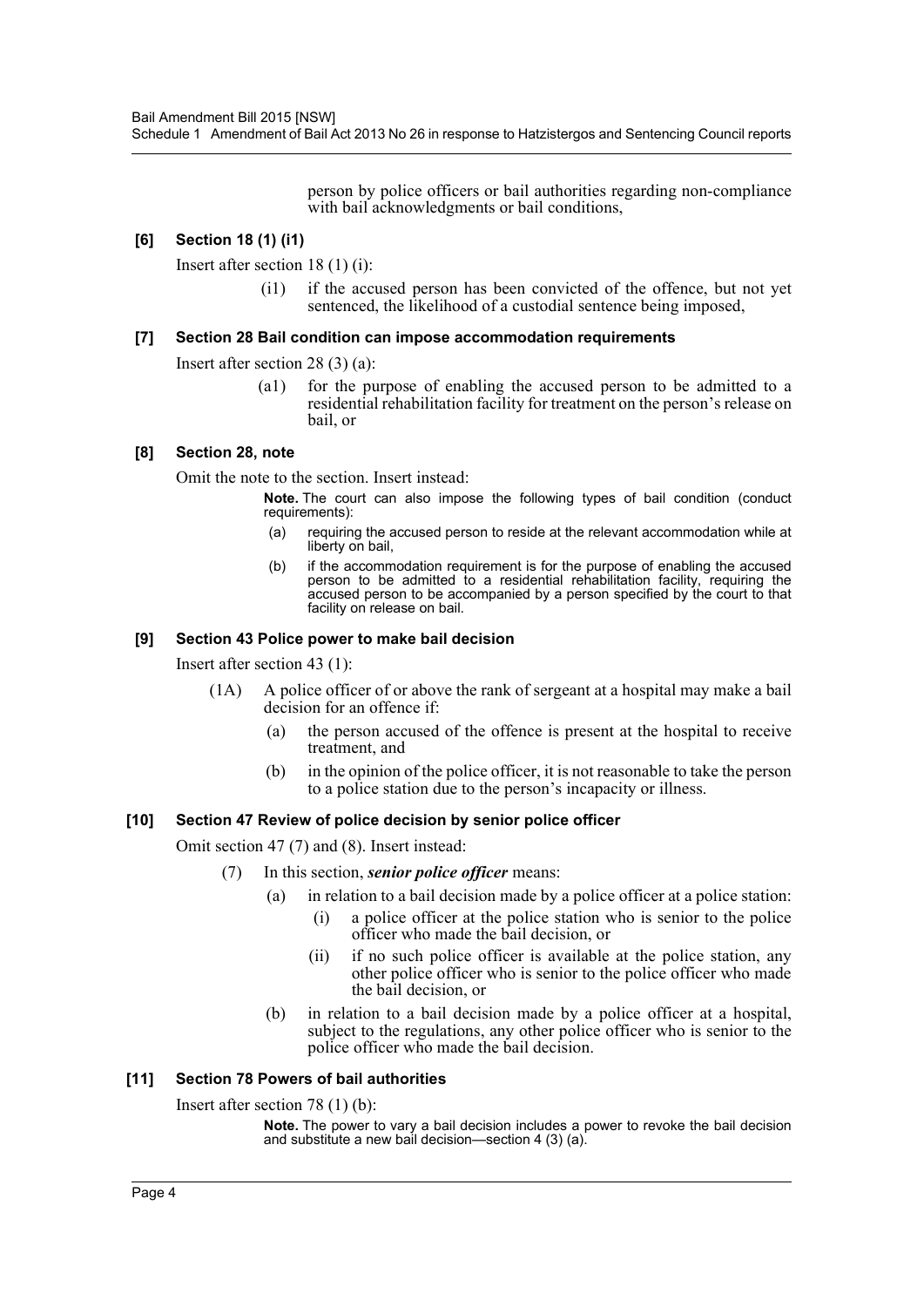## **[12] Section 78 (2)**

Omit the subsection.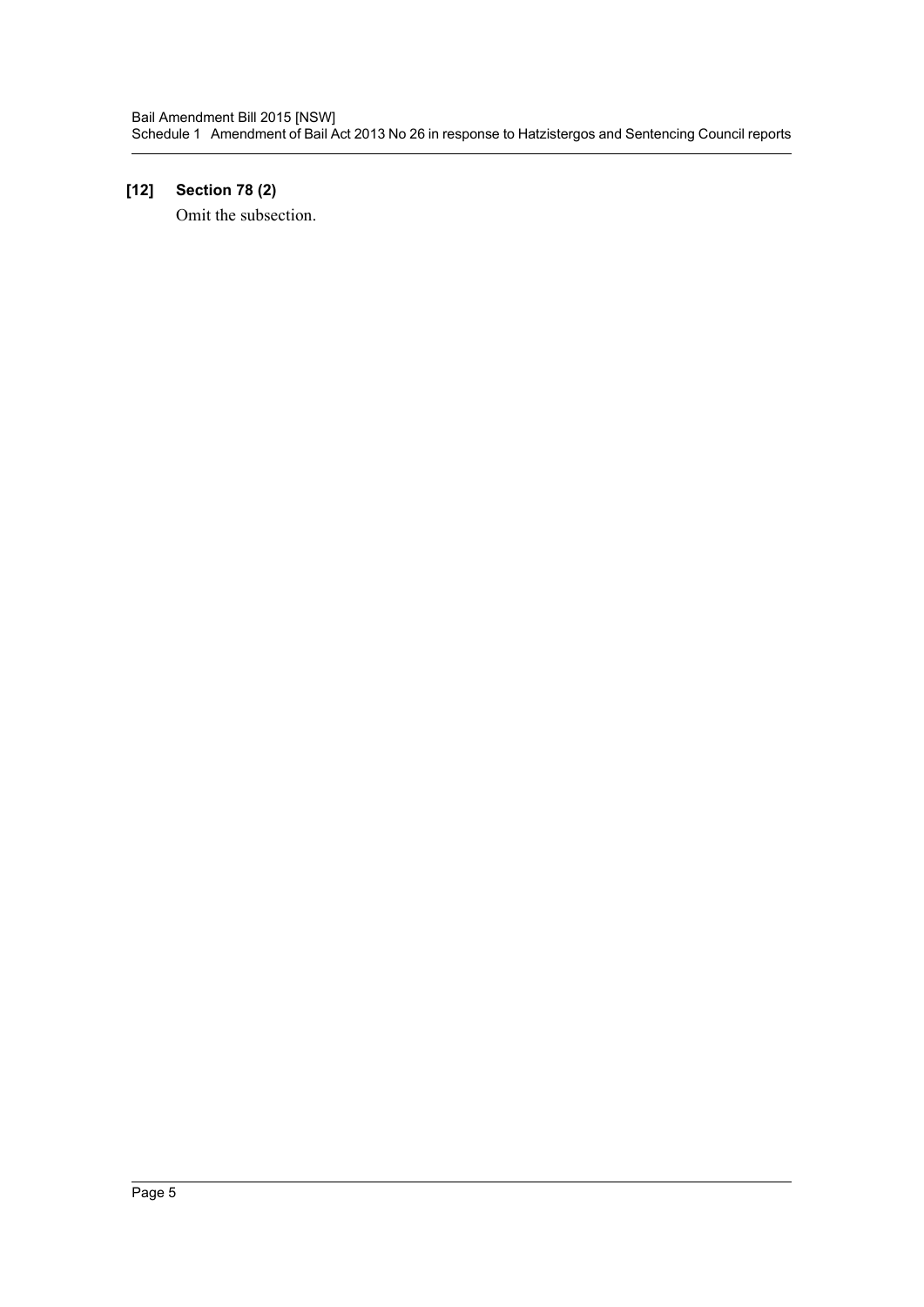## <span id="page-6-0"></span>**Schedule 2 Amendment of Bail Act 2013 No 26 in response to Martin Place Siege review**

#### **[1] Section 4 Definitions**

Insert in alphabetical order in section 4 (1):

*Commonwealth Criminal Code* means the *Criminal Code* set out in the Schedule to the *Criminal Code Act 1995* of the Commonwealth. *terrorist act* has the same meaning as it has in Part 5.3 of the Commonwealth Criminal Code.

#### **[2] Section 16B Offences to which the show cause requirement applies**

Omit "the *Criminal Code* set out in the Schedule to the *Criminal Code Act 1995* of the Commonwealth" from section 16B (1) (g).

Insert instead "the Commonwealth Criminal Code".

#### **[3] Section 18 Matters to be considered as part of assessment**

Insert after section 18 (1) (p):

- (q) whether the accused person has any associations with a terrorist organisation (within the meaning of Division 102 of Part 5.3 of the Commonwealth Criminal Code),
- (r) whether the accused person has made statements or carried out activities advocating support for terrorist acts or violent extremism,
- (s) whether the accused person has any associations or affiliation with any persons or groups advocating support for terrorist acts or violent extremism.

#### **[4] Section 22A**

Insert after section 22:

#### **22A Limitation on power to release in relation to terrorism related offences**

- (1) Despite anything to the contrary in this Act, a bail authority must, unless it is established that exceptional circumstances exist, refuse bail for:
	- (a) an offence under section 310J of the *Crimes Act 1900*, or
	- (b) any other offence for which a custodial sentence may be imposed, if the bail authority is satisfied that the accused person:
		- (i) before being charged with that offence, has been charged with a Commonwealth terrorism offence or an offence under section 310J of the *Crimes Act 1900* and the proceedings relating to the offence have not concluded, or
		- (ii) has previously been convicted of a Commonwealth terrorism offence or an offence under section 310J of the *Crimes Act 1900*, or
		- (iii) is the subject of a control order made under Part 5.3 of the Commonwealth Criminal Code.
- (2) If the offence is a show cause offence, the requirement that the accused person establish that exceptional circumstances exist that justify a decision to grant bail or dispense with bail applies instead of the requirement that the accused person show cause why his or her detention is not justified.